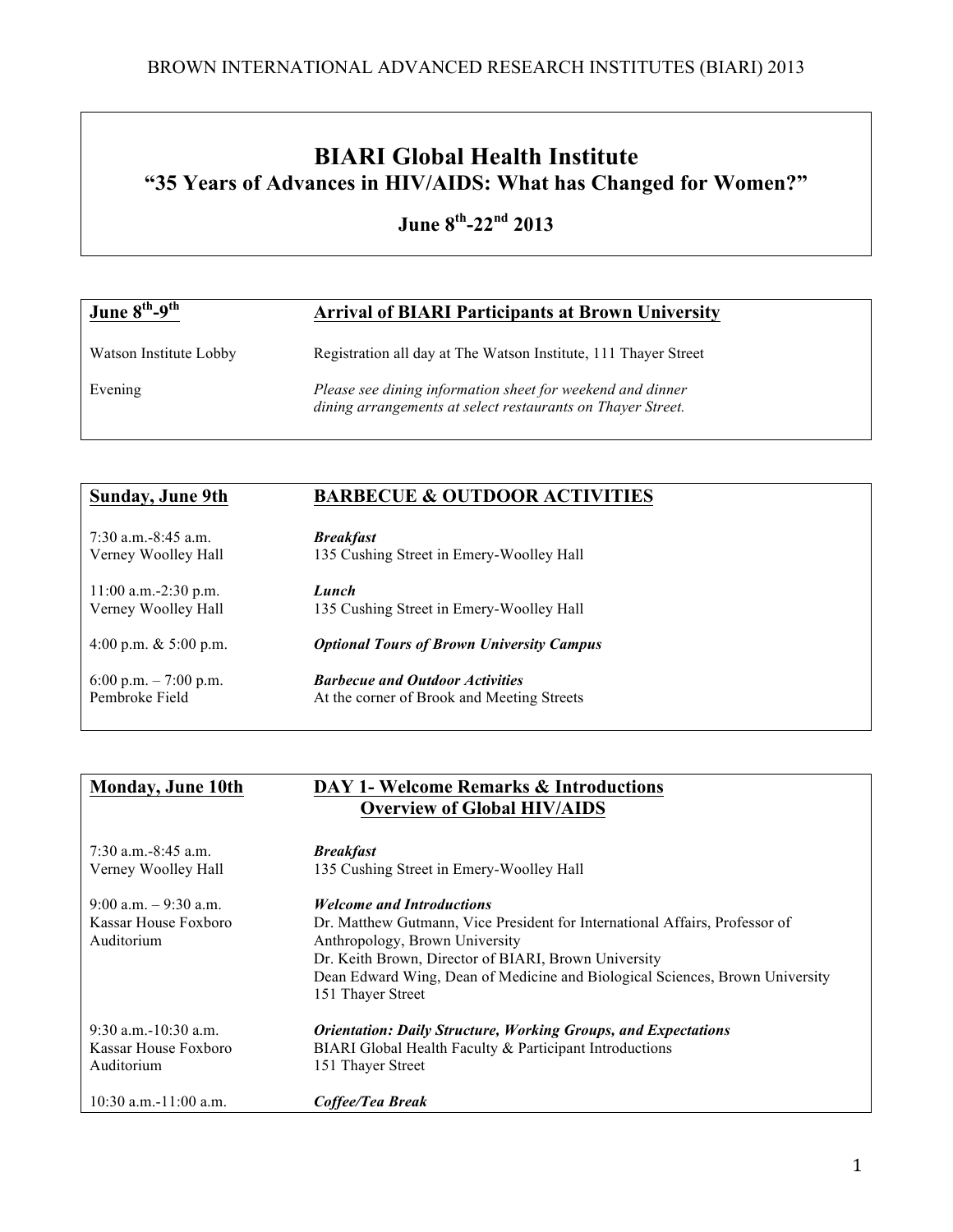| Watson Institute Lobby                                            | 111 Thayer Street                                                                                                                                                                           |
|-------------------------------------------------------------------|---------------------------------------------------------------------------------------------------------------------------------------------------------------------------------------------|
| $11:00$ a.m. - $12:00$ p.m.<br>Kassar House Foxboro<br>Auditorium | A Brief Introduction to the Global HIV/AIDS Epidemic<br>Dr. Timothy Flanigan, Professor of Medical Sciences & Health Services Policy and<br>Practice, Brown University<br>151 Thayer Street |
| 12:00 p.m.-12:20 p.m.<br>Kassar House Foxboro<br>Auditorium       | <b>Major Clinical Issues on HIV/AIDS in Women</b><br>Dr. Susan Cu-Uvin, Professor of Obstetrics and Gynecology and Medicine, Brown<br>University<br>151 Thayer Street                       |
| $12:20$ p.m.-12:45 p.m.<br>Kassar House Foxboro<br>Auditorium     | <b>Gender, Health Inequalities, and Social Context of HIV/AIDS</b><br>Dr. Abigail Harrison, Assistant Professor of Behavioral and Social Sciences, Brown<br>University<br>151 Thayer Street |
| 12:45 p.m.-2:00 p.m.<br><b>Brown Faculty Club</b>                 | Lunch<br>1 Magee Street, corner of Benevolent and Magee Streets                                                                                                                             |
| 2:15 p.m.-5:00 p.m.<br><b>Watson Institute</b>                    | <b>Group Work</b><br>(See page #9 for group and room assignments)                                                                                                                           |
| 4:00 p.m. $-4:30$ p.m.<br>Watson Institute Lobby                  | <b>Coffee Break</b><br>111 Thayer Street                                                                                                                                                    |
| 5:30 p.m.-7:00 p.m.<br>Starr Plaza, Watson<br>Institute           | <b>Formal BIARI Welcome Reception</b><br>111 Thayer Street                                                                                                                                  |
| Evening                                                           | <b>Dinner</b><br>Choose from a selection of restaurants on Thayer Street                                                                                                                    |

# **Tuesday, June 11th DAY 2- HPV and Cervical Cancer: Links to HIV Prevention**

| $7:30$ a.m. $-8:45$ a.m.                                        | <b>Breakfast</b>                                                                                                                                                                                                               |
|-----------------------------------------------------------------|--------------------------------------------------------------------------------------------------------------------------------------------------------------------------------------------------------------------------------|
| Verney Woolley Hall                                             | 135 Cushing Street in Emery-Woolley Hall                                                                                                                                                                                       |
| $9:00$ a.m. $-9:45$ a.m.                                        | <b>Human Papillomavirus Infection and HIV</b>                                                                                                                                                                                  |
| Kassar House Foxboro                                            | Dr. Milu Kojic, Associate Professor of Medicine, Brown University                                                                                                                                                              |
| Auditorium                                                      | 151 Thaver Street                                                                                                                                                                                                              |
| $9:45$ a.m. $-10:30$ a.m.<br>Kassar House Foxboro<br>Auditorium | <b>HIV</b> and Cervical Cancer<br>Dr. Carla Chibwesha, Assistant Professor of Obstetrics and Gynecology, Centre for<br>Infectious Disease Research in Zambia, University of North Carolina at Chapel Hill<br>151 Thayer Street |
| $10:30$ a.m. $-11:00$ a.m.                                      | Coffee/Tea Break                                                                                                                                                                                                               |
| Watson Institute Lobby                                          | 111 Thayer Street                                                                                                                                                                                                              |
| $11:00$ a.m.-12:45 p.m.                                         | <b>Tips on Writing a Successful Research Proposal</b>                                                                                                                                                                          |
| Kassar House Foxboro                                            | Dr. Jennifer Friedman, Associate Professor of Pediatrics, Brown University                                                                                                                                                     |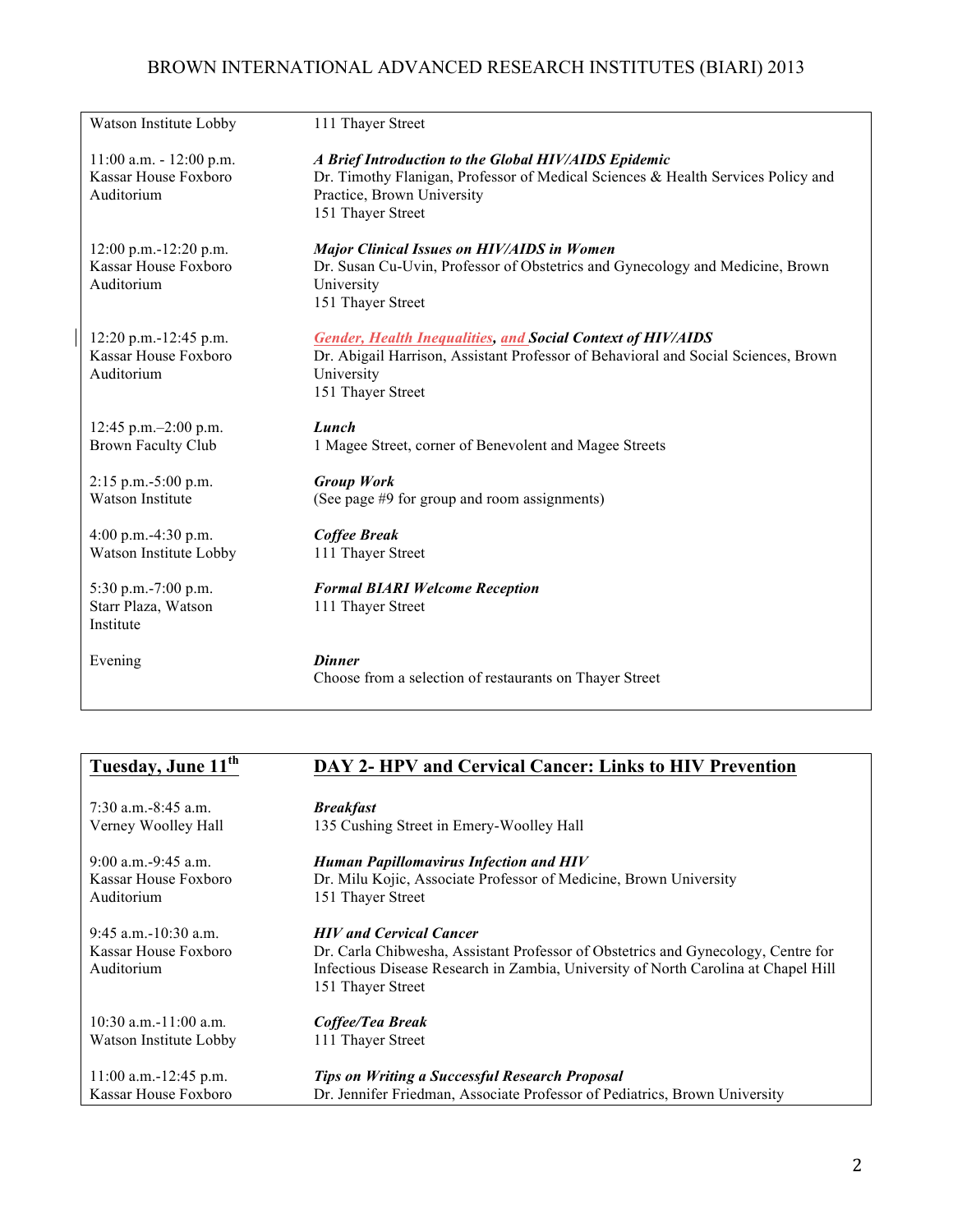| Auditorium                                                     | 151 Thayer Street                                                                                                                                                         |
|----------------------------------------------------------------|---------------------------------------------------------------------------------------------------------------------------------------------------------------------------|
| 12:45 p.m.-2:00 p.m.                                           | Lunch                                                                                                                                                                     |
| <b>Brown Faculty Club</b>                                      | 1 Magee Street, corner of Benevolent and Magee Streets                                                                                                                    |
| $2:15$ p.m. $-3:15$ p.m.<br>Kassar House Foxboro<br>Auditorium | <b>HIV Prevention for Women: Microbicides and PrEP</b><br>Dr. Kate Morrow, Associate Professor of Psychiatry and Human Behavior, Brown<br>University<br>151 Thayer Street |
| $3:15$ p.m. $-5:00$ p.m.                                       | <b>Group Work</b>                                                                                                                                                         |
| <b>Watson Institute</b>                                        | (See page #9 for group and room assignments)                                                                                                                              |
| 4:00 p.m. $-4:30$ p.m.                                         | <b>Coffee Break</b>                                                                                                                                                       |
| Watson Institute Lobby                                         | 111 Thayer Street                                                                                                                                                         |
| Evening                                                        | <b>Dinner</b><br>Choose from a selection of restaurants on Thayer Street                                                                                                  |

| <b>Wednesday</b> , June 12 <sup>th</sup>  | DAY 3- HIV Prevention and Outreach for Underserved                                                                |  |  |
|-------------------------------------------|-------------------------------------------------------------------------------------------------------------------|--|--|
|                                           | Women                                                                                                             |  |  |
|                                           |                                                                                                                   |  |  |
| $7:30$ a.m. $-8:45$ a.m.                  | <b>Breakfast</b>                                                                                                  |  |  |
| Verney Woolley Hall                       | 135 Cushing Street in Emery-Woolley Hall                                                                          |  |  |
| $9:00$ a.m.-10:30 a.m.                    | <b>Panel Discussion: HIV/AIDS Among Incarcerated Women</b>                                                        |  |  |
| Kassar House Foxboro                      | Dr. Curt Beckwith, Associate Professor of Medicine, Brown University                                              |  |  |
| Auditorium                                | Dr. Marina Tolou-Shams, Assistant Professor of Psychiatry and Human Behavior,                                     |  |  |
|                                           | <b>Brown University</b>                                                                                           |  |  |
|                                           | Dr. Jennifer Johnson, Associate Professor of Psychiatry and Human Behavior, Brown<br>University                   |  |  |
|                                           | The Intersectionality of HIV and Incarcerated Women                                                               |  |  |
|                                           | Dr. Sharon Parker, NIH Postdoctoral Fellow, Brown University                                                      |  |  |
|                                           | 151 Thayer Street                                                                                                 |  |  |
| 10:30 a.m.-11:00 a.m.                     | Coffee/Tea Break                                                                                                  |  |  |
| Watson Institute Lobby                    | 111 Thayer Street                                                                                                 |  |  |
|                                           |                                                                                                                   |  |  |
| $11:00$ a.m.-11:45 a.m.                   | <b>HIV</b> and Alcohol                                                                                            |  |  |
| Kassar Foxboro House                      | Dr. Rebecca Papas, Assistant Professor (Research), Brown University                                               |  |  |
| Auditorium                                | 151 Thayer Street                                                                                                 |  |  |
| $11:45$ a.m.-12:45 p.m.                   | <b>Introduction to Library Resources &amp; Google + Orientation</b>                                               |  |  |
| Kassar Foxboro House                      |                                                                                                                   |  |  |
| Auditorium                                | 151 Thayer Street                                                                                                 |  |  |
| 12:45 p.m.-2:00 p.m.                      | Lunch                                                                                                             |  |  |
| <b>Brown Faculty Club</b>                 | 1 Magee Street, corner of Benevolent and Magee Streets                                                            |  |  |
|                                           |                                                                                                                   |  |  |
| $2:15$ p.m.-5:00 p.m.<br>Watson Institute | <b>Group Work and Brief Presentation of Group Topics and Aims</b><br>(See page #9 for group and room assignments) |  |  |
|                                           |                                                                                                                   |  |  |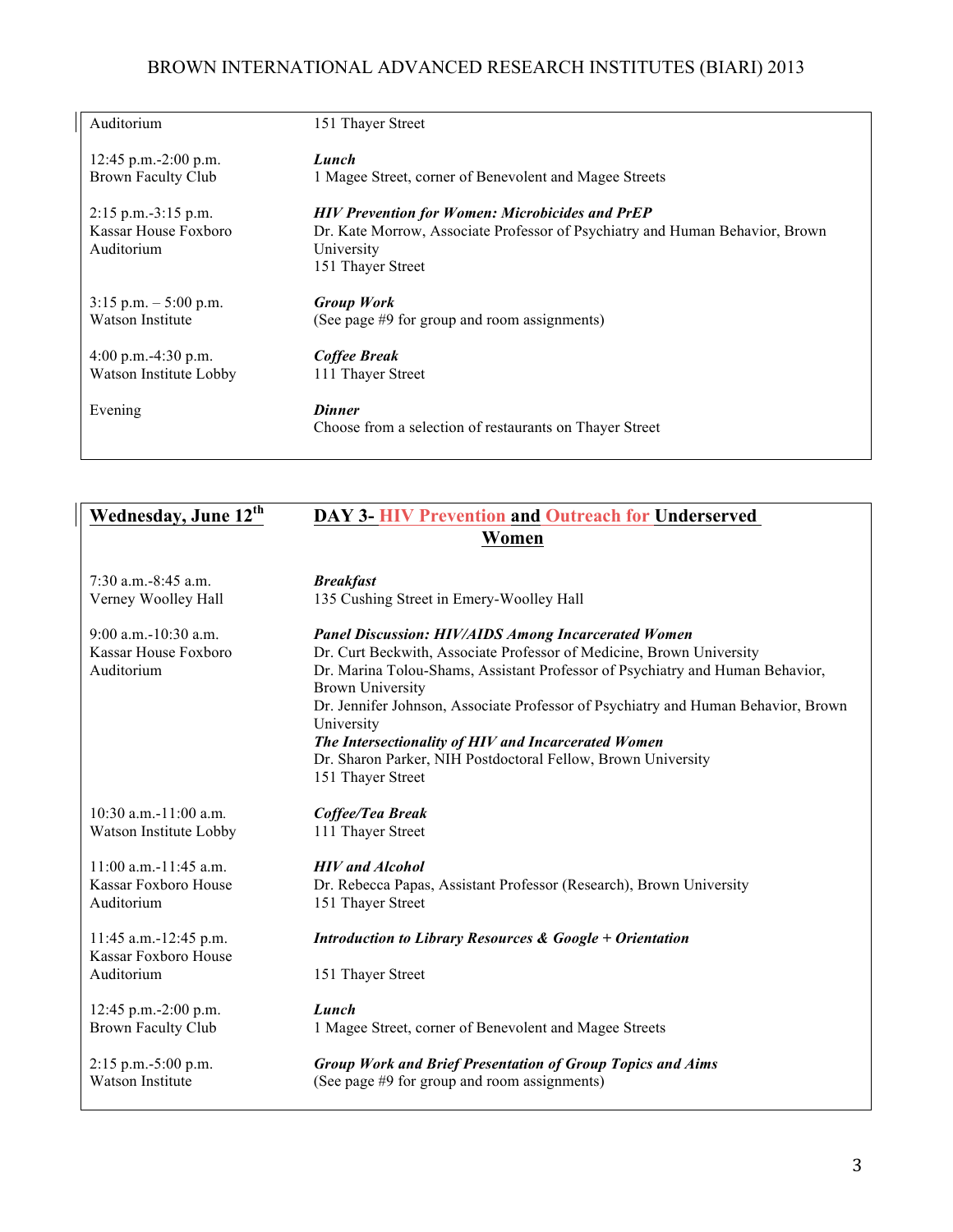| $4:00 \text{ p.m.} - 4:30 \text{ p.m.}$<br>Watson Institute Lobby | Coffee Break<br>111 Thayer Street |  |
|-------------------------------------------------------------------|-----------------------------------|--|
| Evening                                                           | <b>Dinner</b>                     |  |

 $\overline{\phantom{a}}$ 

Choose from a selection of restaurants on Thayer Street

| Thursday, June 13th                                          | DAY 4- Health Disparities, Reproductive Health, and                                                                                                                                                                                                                                                |  |  |
|--------------------------------------------------------------|----------------------------------------------------------------------------------------------------------------------------------------------------------------------------------------------------------------------------------------------------------------------------------------------------|--|--|
|                                                              | Contraception                                                                                                                                                                                                                                                                                      |  |  |
| $7:30$ a.m. $-8:45$ a.m.                                     | <b>Breakfast</b><br>135 Cushing Street in Emery-Woolley Hall                                                                                                                                                                                                                                       |  |  |
| Verney Woolley Hall                                          |                                                                                                                                                                                                                                                                                                    |  |  |
| $9:00$ a.m.-10:00 a.m.<br>Kassar House Foxboro<br>Auditorium | Moderator: Dr. Charles Carpenter, Professor of Medicine, Brown University<br>Hormonal Contraception and HIV Acquisition, Transmission, and Progression<br>Dr. Scott McClelland, Associate Professor of Medicine, Epidemiology, and Global<br>Health, University of Washington<br>151 Thayer Street |  |  |
| 10:00 a.m.-10:30 a.m.<br>Kassar Foxboro House                | <b>Reproductive Hormones and HIV Acquisition</b><br>Dr. Bharat Ramratnam, Associate Professor of Medicine, Brown University                                                                                                                                                                        |  |  |
| Auditorium                                                   | 151 Thayer Street                                                                                                                                                                                                                                                                                  |  |  |
| 10:30 a.m.-11:00 a.m.<br>Watson Institute Lobby              | Coffee/Tea Break<br>111 Thayer Street                                                                                                                                                                                                                                                              |  |  |
| 11:00 a.m.-11:30 a.m.<br>Kassar House Foxboro<br>Auditorium  | Sex Hormones and Immune Protection Over the Life Course<br>Dr. Susan Cu-Uvin, Professor of Obstetrics and Gynecology and Medicine, Brown<br>University<br>151 Thayer Street                                                                                                                        |  |  |
| 11:30 a.m.-12:30 p.m.<br>Kassar House Foxboro<br>Auditorium  | <b>Women's HIV Seroincidence Study (ISIS)</b><br>Dr. Sally Hodder, Director, HIV/AIDS Program in the Division of Infectious Diseases,<br>New Jersey Medical School<br>151 Thayer Street                                                                                                            |  |  |
| 12:45 p.m.-2:00 p.m.<br><b>Brown Faculty Club</b>            | Lunch<br>1 Magee Street, corner of Benevolent and Magee Streets                                                                                                                                                                                                                                    |  |  |
| 2:15 p.m.-5:00 p.m.<br>Watson Institute                      | <b>Group Work</b><br>(See page #9 for group and room assignments)                                                                                                                                                                                                                                  |  |  |
| 4:00 p.m. $-4:30$ p.m.<br>Watson Institute Lobby             | <b>Coffee Break</b><br>111 Thayer Street                                                                                                                                                                                                                                                           |  |  |
| 5:30 p.m.-7:30 p.m.<br>Salomon 101                           | <b>Keynote Address &amp; Reception</b><br><b>Development of Higher Education in Developing Countries</b><br>President Christina Paxson, Brown University<br>69-91 Waterman Street                                                                                                                  |  |  |
| Evening                                                      | <b>Dinner</b><br>Choose from a selection of restaurants on Thayer Street                                                                                                                                                                                                                           |  |  |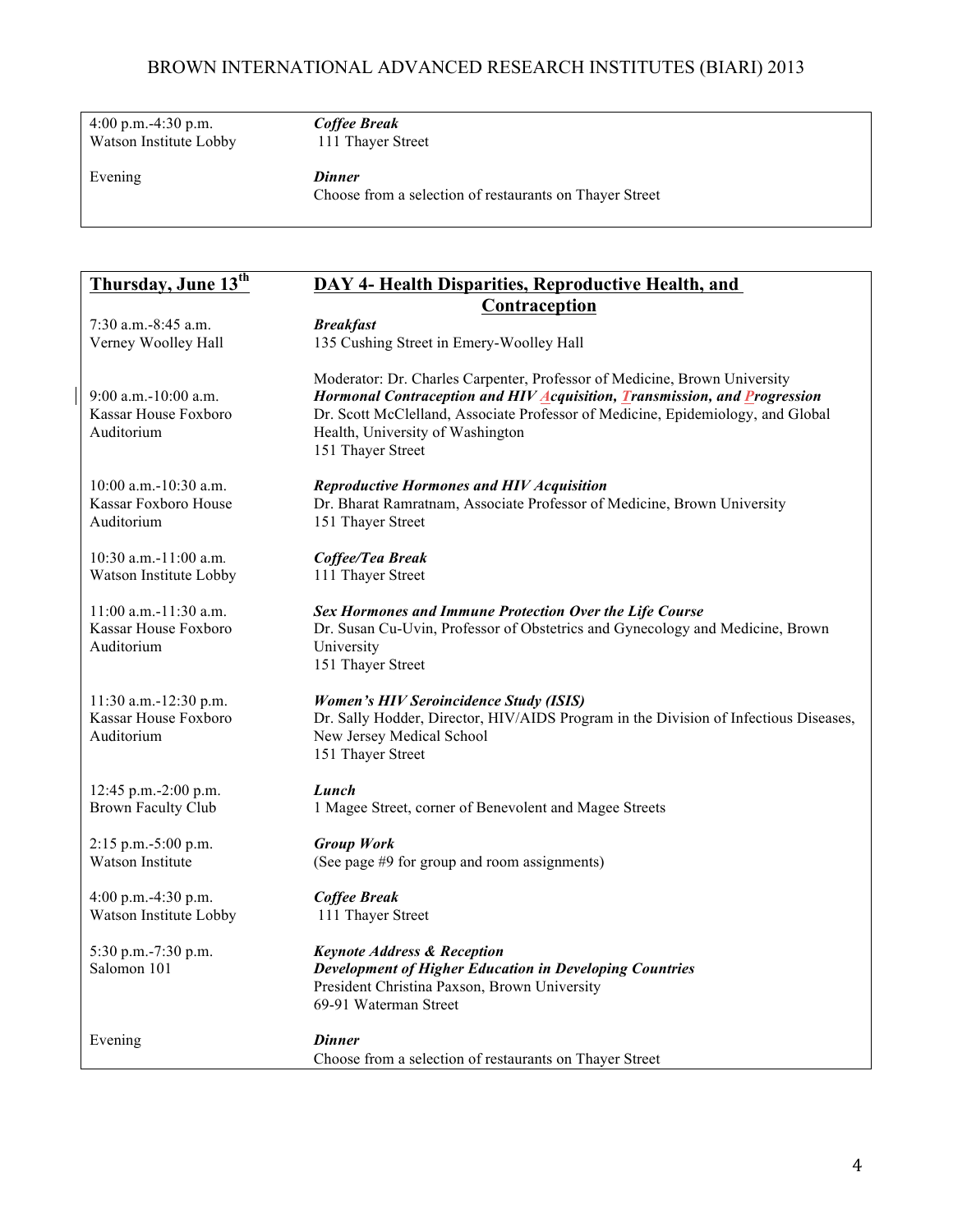| Friday, June 14th                                             | <b>DAY 5-High Priority Prevention Strategies for Women</b>                                                                                                                                         |  |
|---------------------------------------------------------------|----------------------------------------------------------------------------------------------------------------------------------------------------------------------------------------------------|--|
| $7:30$ a.m. $-8:45$ a.m.                                      | <b>Breakfast</b>                                                                                                                                                                                   |  |
| Verney Woolley Hall                                           | 135 Cushing Street in Emery-Woolley Hall                                                                                                                                                           |  |
| $9:00$ a.m.-10:30 a.m.<br>Kassar House Foxboro<br>Auditorium  | <b>Preventing Mother-to-Child Transmission (PMTCT)</b><br>Dr. Jeffrey Stringer, Director, Global Women's Health Division, University of North<br>Carolina<br>151 Thayer Street                     |  |
| $10:30$ a.m. -11:00 a.m.                                      | Coffee/Tea Break                                                                                                                                                                                   |  |
| Watson Institute Lobby                                        | 111 Thayer Street                                                                                                                                                                                  |  |
| $11:00$ a.m.-12:00 p.m.<br>Kassar House Foxboro<br>Auditorium | <b>HIV Prevention Among Young Women in South Africa</b><br>Dr. Audrey Pettifor, Associate Professor of Epidemiology, University of North<br>Carolina<br>151 Thayer Street                          |  |
| 12:00 p.m.-12:45 p.m.<br>Kassar House Foxboro<br>Auditorium   | <b>Gender Transformative HIV Prevention Interventions in South Africa</b><br>Dr. Abigail Harrison, Assistant Professor of Behavioral and Social Sciences, Brown<br>University<br>151 Thayer Street |  |
| 12:45 p.m.-2:00 p.m.                                          | Lunch                                                                                                                                                                                              |  |
| <b>Brown Faculty Club</b>                                     | 1 Magee Street, corner of Benevolent and Magee Streets                                                                                                                                             |  |
| $2:15$ p.m.-5:00 p.m.                                         | <b>Group Work</b>                                                                                                                                                                                  |  |
| Watson Institute                                              | (See page #9 for group and room assignments)                                                                                                                                                       |  |
| 4:00 p.m. $-4:30$ p.m.                                        | <b>Coffee Break</b>                                                                                                                                                                                |  |
| Watson Institute Lobby                                        | 111 Thayer Street                                                                                                                                                                                  |  |
| Evening                                                       | <b>Dinner</b><br>Choose from a selection of restaurants on Thayer Street                                                                                                                           |  |

| Saturday, June 15 <sup>th</sup> | <b>WEEKEND ACTIVITIES</b>                   |  |
|---------------------------------|---------------------------------------------|--|
|                                 | Select shopping trips $8$ a.m. $-4:00$ p.m. |  |

*Please see dining information sheet for weekend and dinner dining arrangements at select restaurants on Thayer Street.*

# **Sunday, June 16th WEEKEND ACTIVITIES**

Select shopping trips  $8:30$  a.m.  $-4:00$  p.m.

*Please see dining information sheet for weekend and dinner dining arrangements at select restaurants on Thayer Street*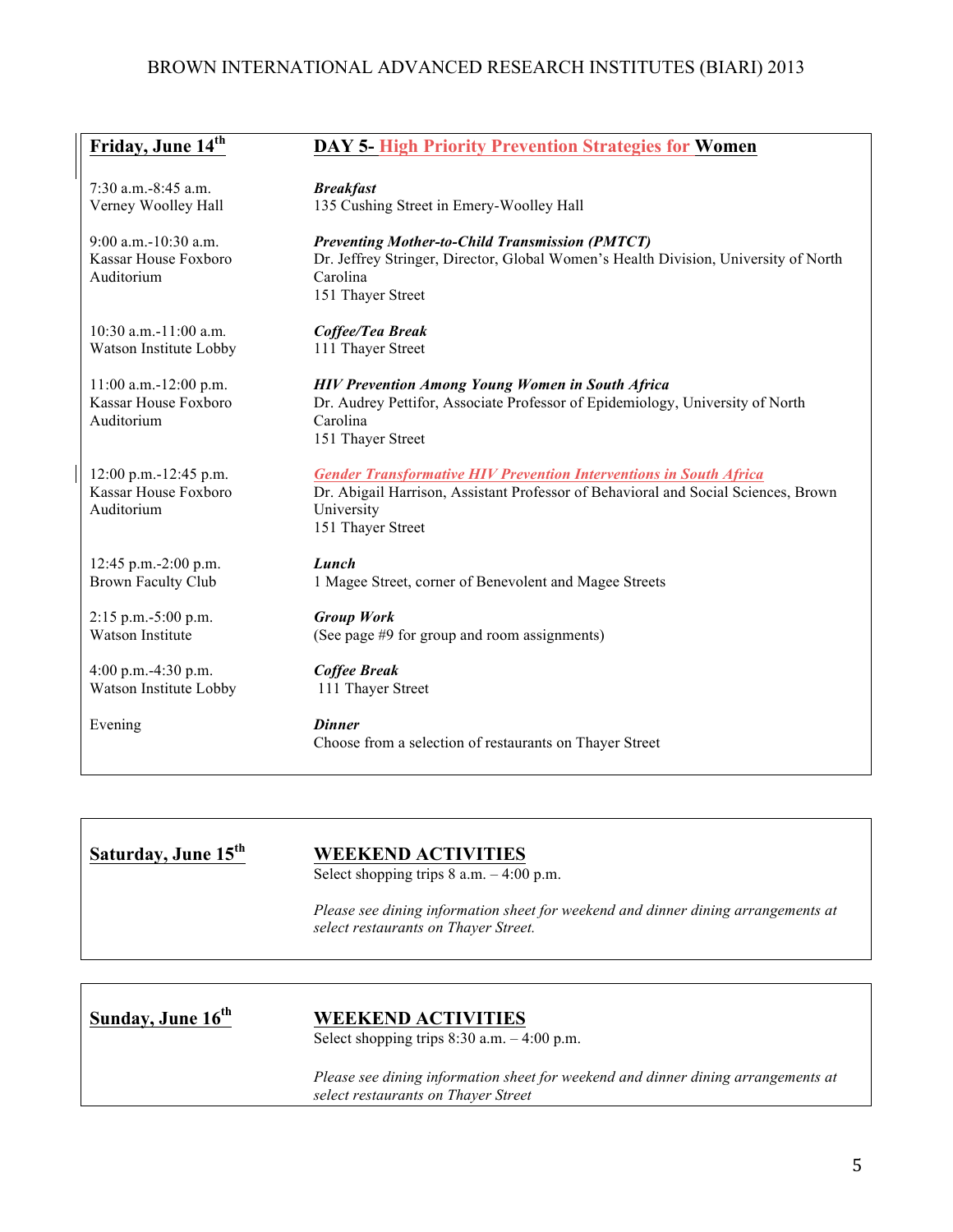$\Gamma$ 

| Monday, June 17 <sup>th</sup>                                | DAY 6- PMTCT and Pediatric HIV/AIDS                                                                                                                                                                                                                                             |
|--------------------------------------------------------------|---------------------------------------------------------------------------------------------------------------------------------------------------------------------------------------------------------------------------------------------------------------------------------|
| $7:30$ a.m. $-8:45$ a.m.                                     | <b>Breakfast</b>                                                                                                                                                                                                                                                                |
| Verney Woolley Hall                                          | 135 Cushing Street in Emery-Woolley Hall                                                                                                                                                                                                                                        |
| $9:00$ a.m.-10:30 a.m.<br>Kassar House Foxboro<br>Auditorium | <b>An Introduction to Pediatric HIV/AIDS</b><br>Dr. Michael Koster, Assistant Professor of Pediatrics, Brown University<br>Antiretroviral Resistance in HIV-Infected Children<br>Dr. Tanya Rogo, Fellow in Pediatric Infectious Diseases, Brown University<br>151 Thayer Street |
| $10:30$ a.m.-11:00 a.m.                                      | Coffee/Tea Break                                                                                                                                                                                                                                                                |
| Watson Institute Lobby                                       | 111 Thayer Street                                                                                                                                                                                                                                                               |
| $11:00$ a.m.-12:00 p.m.                                      | HIV/STI Risk Among Street Children in Kenya                                                                                                                                                                                                                                     |
| Kassar House Foxboro                                         | Dr. Susanna Winston, Fellow in Pediatric Infectious Diseases, Brown University                                                                                                                                                                                                  |
| Auditorium                                                   | 151 Thayer Street                                                                                                                                                                                                                                                               |
| 12:00 p.m.-12:45 p.m.<br>Kassar House Foxboro<br>Auditorium  | <b>Housekeeping Issues: Questions and Clarifications</b><br>151 Thayer Street                                                                                                                                                                                                   |
| 12:45 p.m.-2:00p.m.                                          | Lunch                                                                                                                                                                                                                                                                           |
| <b>Brown Faculty Club</b>                                    | 1 Magee Street, corner of Benevolent and Magee Streets                                                                                                                                                                                                                          |
| $2:15$ p.m.-5:00 p.m.                                        | <b>Group Work</b>                                                                                                                                                                                                                                                               |
| Watson Institute                                             | (See page #9 for group and room assignments)                                                                                                                                                                                                                                    |
| 4:00 p.m. $-4:30$ p.m.                                       | <b>Coffee Break</b>                                                                                                                                                                                                                                                             |
| Watson Institute Lobby                                       | 111 Thayer Street                                                                                                                                                                                                                                                               |
| Evening                                                      | <b>Dinner</b><br>Choose from a selection of restaurants on Thayer Street                                                                                                                                                                                                        |

| Tuesday, June 18 <sup>th</sup>          | DAY 7- Global Perspectives on Women and HIV/AIDS                                  |  |
|-----------------------------------------|-----------------------------------------------------------------------------------|--|
| $7:30$ a.m. $-8:45$ a.m.                | <b>Breakfast</b>                                                                  |  |
| Verney Woolley Hall                     | 135 Cushing Street in Emery-Woolley Hall                                          |  |
| $9:00$ a.m.-12:45 p.m.                  | <b>Group Work</b>                                                                 |  |
| Watson Institute                        | (See page #9 for group and room assignments. This day, group 2 to use Watson 114) |  |
| $10:30$ a.m. $-11:00$ a.m.              | Coffee/Tea Break                                                                  |  |
| Watson Institute Lobby                  | 111 Thayer Street                                                                 |  |
| 12:45 p.m. $-2:00$ p.m.                 | Lunch                                                                             |  |
| Brown Faculty Club                      | 1 Magee Street, corner of Benevolent and Magee Streets                            |  |
| $2:00 \text{ p.m.} - 3:00 \text{ p.m.}$ | Researching Women's HIV Infection: Can we optimize the outcomes?                  |  |
| Kassar House Foxboro                    | Dr. Kathryn Anastos, Professor of Medicine, Epidemiology, and Population Health,  |  |
| Auditorium                              | Albert Einstein College of Medicine, Yeshiva University                           |  |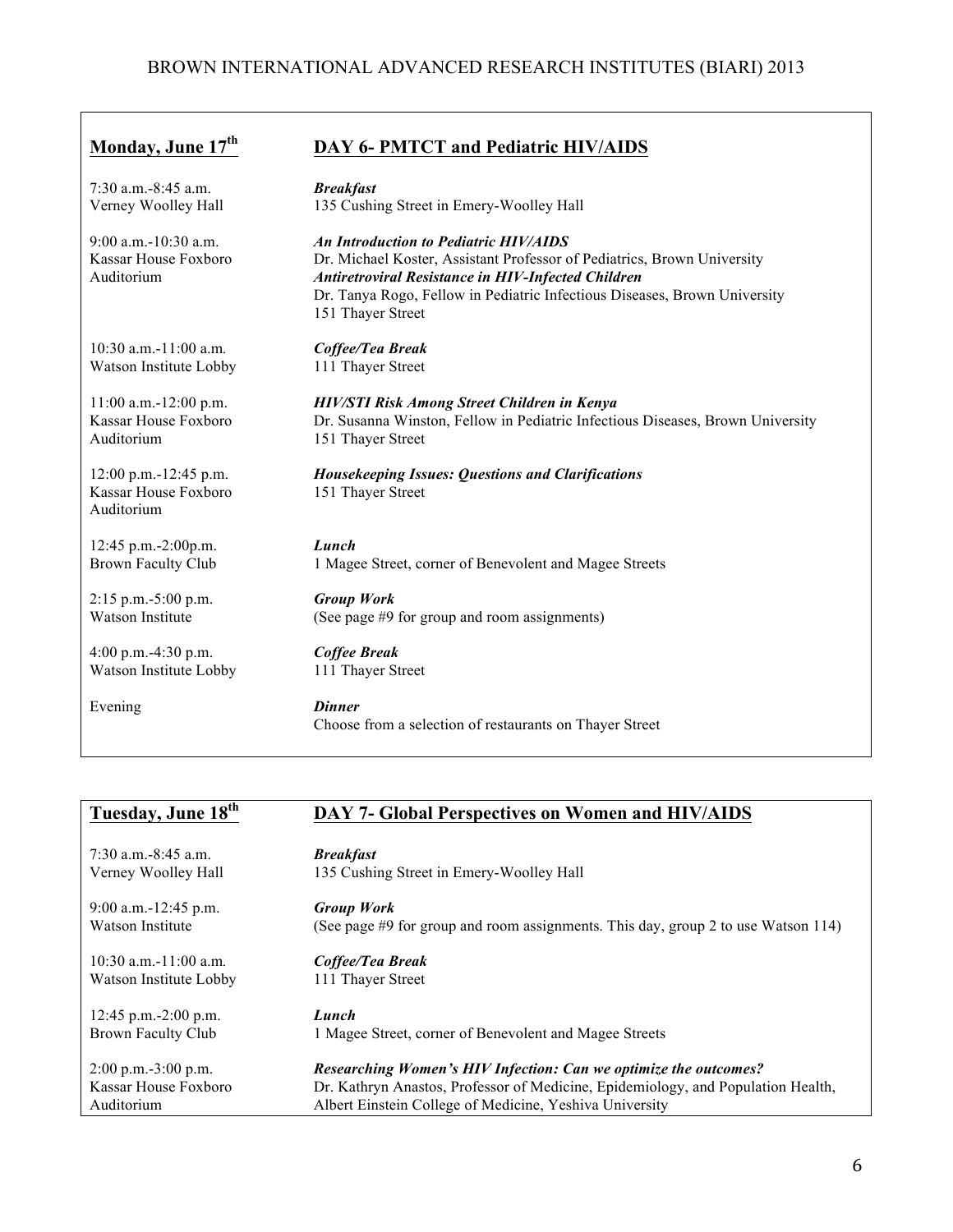|                          | 151 Thaver Street                                                           |  |
|--------------------------|-----------------------------------------------------------------------------|--|
| $3:00$ p.m. $-4:00$ p.m. | Living with HIV: Advocacy and Combating Stigma                              |  |
| Kassar House Foxboro     | Rolake Odetoyinbo, Executive Director, Positive Action for Treatment Access |  |
| Auditorium               | 151 Thaver Street                                                           |  |
| 4:00p.m. $-4:30$ p.m.    | Coffee Break                                                                |  |
| Watson Institute Lobby   | 111 Thayer Street                                                           |  |
| 4:30 p.m. $-5:30$ p.m.   | The State of the Global HIV Epidemic Among Women                            |  |
| Kassar House Foxboro     | Dr. David Wilson, Director, Global HIV/AIDS Program, World Bank             |  |
| Auditoirum               | 151 Thayer Street                                                           |  |
| Evening                  | <b>Dinner</b><br>Choose from a selection of restaurants on Thayer Street    |  |

| <b>Wednesday</b> , June 19 <sup>th</sup>                      | <b>DAY 8-HIV and Adolescents</b>                                                                                                                                                                                                      |  |
|---------------------------------------------------------------|---------------------------------------------------------------------------------------------------------------------------------------------------------------------------------------------------------------------------------------|--|
| $7:30$ a.m. $-8:45$ a.m.                                      | <b>Breakfast</b>                                                                                                                                                                                                                      |  |
| Verney Woolley Hall                                           | 135 Cushing Street in Emery-Woolley Hall                                                                                                                                                                                              |  |
| 9:00 a.m.-9:30 a.m.<br>Kassar House Foxboro<br>Auditorium     | <b>Adolescents, HIV Prevention and Reproductive Health in Nigeria</b><br>Dr. Morenike Ukpong, Associate Professor, Obafemi Awolowo University, BIARI<br>Alumna and Resident Fellow, 2012<br>151 Thayer Street                         |  |
| 9:30 a.m.-10:30 a.m.<br>Kassar House Foxboro<br>Auditorium    | Reproductive Decision-Making Among HIV Affected Women in South Africa:<br><b>Program and Policy Perspectives</b><br>Dr. Diane Cooper, Professor of Public Health and Family Medicine, University of Cape<br>Town<br>151 Thayer Street |  |
| 10:30 a.m.-11:00 a.m.                                         | Coffee/Tea Break                                                                                                                                                                                                                      |  |
| Watson Institute Lobby                                        | 111 Thayer Street                                                                                                                                                                                                                     |  |
| $11:00$ a.m.-12:00 p.m.                                       | Adolescents, At-Risk Youth, and HIV                                                                                                                                                                                                   |  |
| Kassar House Foxboro                                          | Dr. Larry Brown, Professor of Psychiatry and Human Behavior, Brown University                                                                                                                                                         |  |
| Auditorium                                                    | 151 Thayer Street                                                                                                                                                                                                                     |  |
| $12:00$ p.m.-12:45 p.m.<br>Kassar House Foxboro<br>Auditorium | The Rhode Island HIV Epidemic<br>Dr. Michelle Lally, Associate Professor of Medicine and Health Services, Policy and<br>Practice, Brown University<br>151 Thayer Street                                                               |  |
| 12:45 p.m.-2:00 p.m.                                          | Lunch                                                                                                                                                                                                                                 |  |
| <b>Brown Faculty Club</b>                                     | 1 Magee Street, corner of Benevolent and Magee Streets                                                                                                                                                                                |  |
| 2:15 p.m.-5:00 p.m.                                           | <b>Group Work</b>                                                                                                                                                                                                                     |  |
| Watson Institute                                              | (See page #9 for group and room assignments)                                                                                                                                                                                          |  |
| 4:00 p.m. $-4:30$ p.m.                                        | <b>Coffee Break</b>                                                                                                                                                                                                                   |  |
| Watson Institute Lobby                                        | 111 Thayer Street                                                                                                                                                                                                                     |  |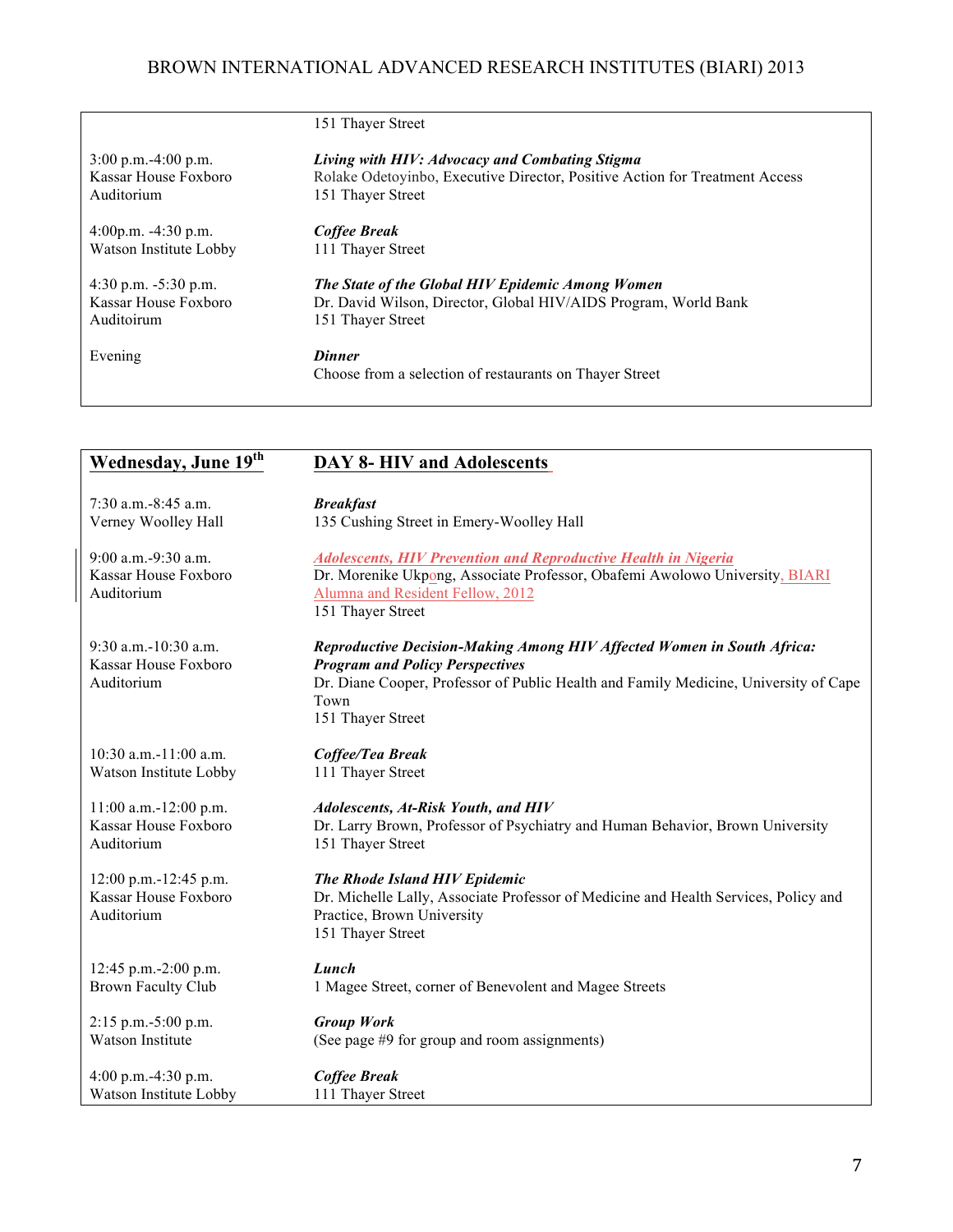Evening *Dinner*

Choose from a selection of restaurants on Thayer Street

| Thursday, June 20 <sup>th</sup>                                 | <b>DAY 9- GROUP PRESENTATIONS</b>                                         |
|-----------------------------------------------------------------|---------------------------------------------------------------------------|
| $7:30$ a.m. $-8:45$ a.m.                                        | <b>Breakfast</b>                                                          |
| Verney Woolley Hall                                             | 135 Cushing Street in Emery-Woolley Hall                                  |
| $9:00$ a.m. $-10:30$ a.m.<br>Kassar House Foxboro<br>Auditorium | <b>Group Presentation 1</b><br>151 Thayer Street                          |
| $10:30$ a.m. -11:00 a.m.                                        | Coffee/Tea Break                                                          |
| Watson Institute Lobby                                          | 111 Thayer Street                                                         |
| $11:00$ a.m.-12:45 p.m.<br>Kassar House Foxboro<br>Auditorium   | <b>Group Presentation 2</b><br>151 Thayer Street                          |
| 12:45 p.m.-2:00 p.m.                                            | Lunch                                                                     |
| <b>Brown Faculty Club</b>                                       | 1 Magee Street, corner of Benevolent and Magee Streets                    |
| $2:15$ p.m.-3:45 p.m.<br>Kassar House Foxboro<br>Auditorium     | <b>Group Presentation 3</b><br>151 Thayer Street                          |
| 3:45 p.m.-4:00 p.m.                                             | <b>Coffee Break</b>                                                       |
| Watson Institute Lobby                                          | 111 Thayer Street                                                         |
| $4:00$ p.m.                                                     | <b>CLAMBAKE</b>                                                           |
| Mount Hope Farm,                                                | Buses will depart promptly at 4:00 p.m. in front of Vartan Gregorian Quad |
| Bristol, R.I.                                                   | 101 Thayer Street.                                                        |

## **Friday, June 21st DAY 10- GROUP PRESENTATIONS**

| $7:30$ a.m. $-8:45$ a.m.<br>Verney Woolley Hall                 | <b>Breakfast</b><br>135 Cushing Street in Emery-Woolley Hall |
|-----------------------------------------------------------------|--------------------------------------------------------------|
| $9:00$ a.m. $-10:30$ a.m.<br>Kassar House Foxboro<br>Auditorium | <b>Group Presentation 4</b><br>151 Thayer Street             |
| $10:30$ a.m. $-11:00$ a.m.<br>Watson Institute Lobby            | Coffee/Tea Break<br>111 Thayer Street                        |
| $11:00$ a.m.-12:45 p.m.<br>Kassar House Foxboro<br>Auditorium   | <b>Group Presentation 5</b><br>151 Thayer Street             |
| 12:45 p.m. $-2:00$ p.m.                                         | Lunch                                                        |